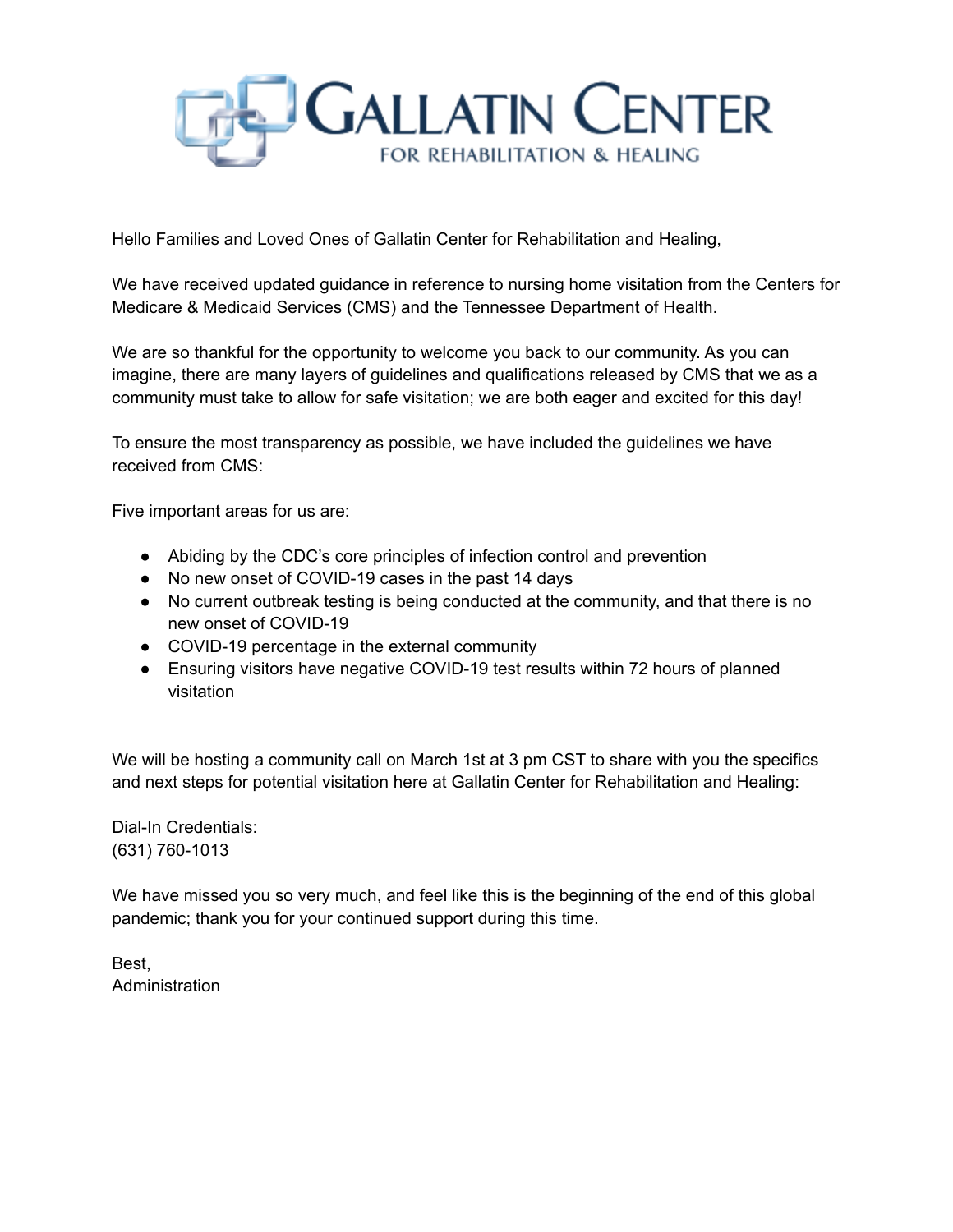DEPARTMENT OF HEALTH & HUMAN SERVICES Centers for Medicare & Medicaid Services 7500 Security Boulevard, Mail Stop C2-21-16 Baltimore, Maryland 21244-1850



## **Center for Clinical Standards and Quality/Survey & Certification Group**

### **Ref: QSO-20-39-NH**

**DATE: September 17, 2020**

**TO:** State Survey Agency Directors

**FROM:** Director Survey and Certification Group

**SUBJECT:** Nursing Home Visitation - COVID-19

## **Memorandum Summary**

- CMS is committed to continuing to take critical steps to ensure America's healthcare facilities are prepared to respond to the Coronavirus Disease 2019 (COVID-19) Public Health Emergency (PHE).
- **Visitation Guidance:** CMS is issuing new guidance for visitation in nursing homes during the COVID-19 PHE. The guidance below provides reasonable ways a nursing home can safely facilitate in-person visitation to address the psychosocial needs of residents.
- **Use of Civil Money Penalty (CMP) Funds:** CMS will now approve the use of CMP funds to purchase tents for outdoor visitation and/or clear dividers (e.g., Plexiglas or similar products) to create physical barriers to reduce the risk of transmission during in-person visits.

#### **Background**

Nursing homes have been severely impacted by COVID-19, with outbreaks causing high rates of infection, morbidity, and mortality.<sup>[1](#page-1-0)</sup> The vulnerable nature of the nursing home population combined with the inherent risks of congregate living in a healthcare setting have required aggressive efforts to limit COVID-19 exposure and to prevent the spread of COVID-19 within nursing homes.

In March 2020, CMS issued memorandum [QSO-20-14-NH](https://www.cms.gov/files/document/qso-20-14-nh-revised.pdf) providing guidance to facilities on restricting visitation of all visitors and non-essential health care personnel, except for certain compassionate care situations, such as an end-of-life situation. In May 2020, CMS released [Nursing Home Reopening Recommendations,](https://www.cms.gov/files/document/qso-20-30-nh.pdf-0) which provided additional guidance on visitation for nursing homes as their states and local communities progress through the phases of reopening. In June 2020, CMS also released a [Frequently Asked Questions](https://www.cms.gov/files/document/covid-visitation-nursing-home-residents.pdf) document on visitation, which expanded on previously issued guidance on topics such as outdoor visits, compassionate care situations, and communal activities.

<span id="page-1-0"></span> <sup>1</sup> Information on outbreaks and deaths in nursing homes may be found at [https://data.cms.gov/stories/s/COVID-19-](https://data.cms.gov/stories/s/COVID-19-Nursing-Home-Data/bkwz-xpvg) [Nursing-Home-Data/bkwz-xpvg.](https://data.cms.gov/stories/s/COVID-19-Nursing-Home-Data/bkwz-xpvg)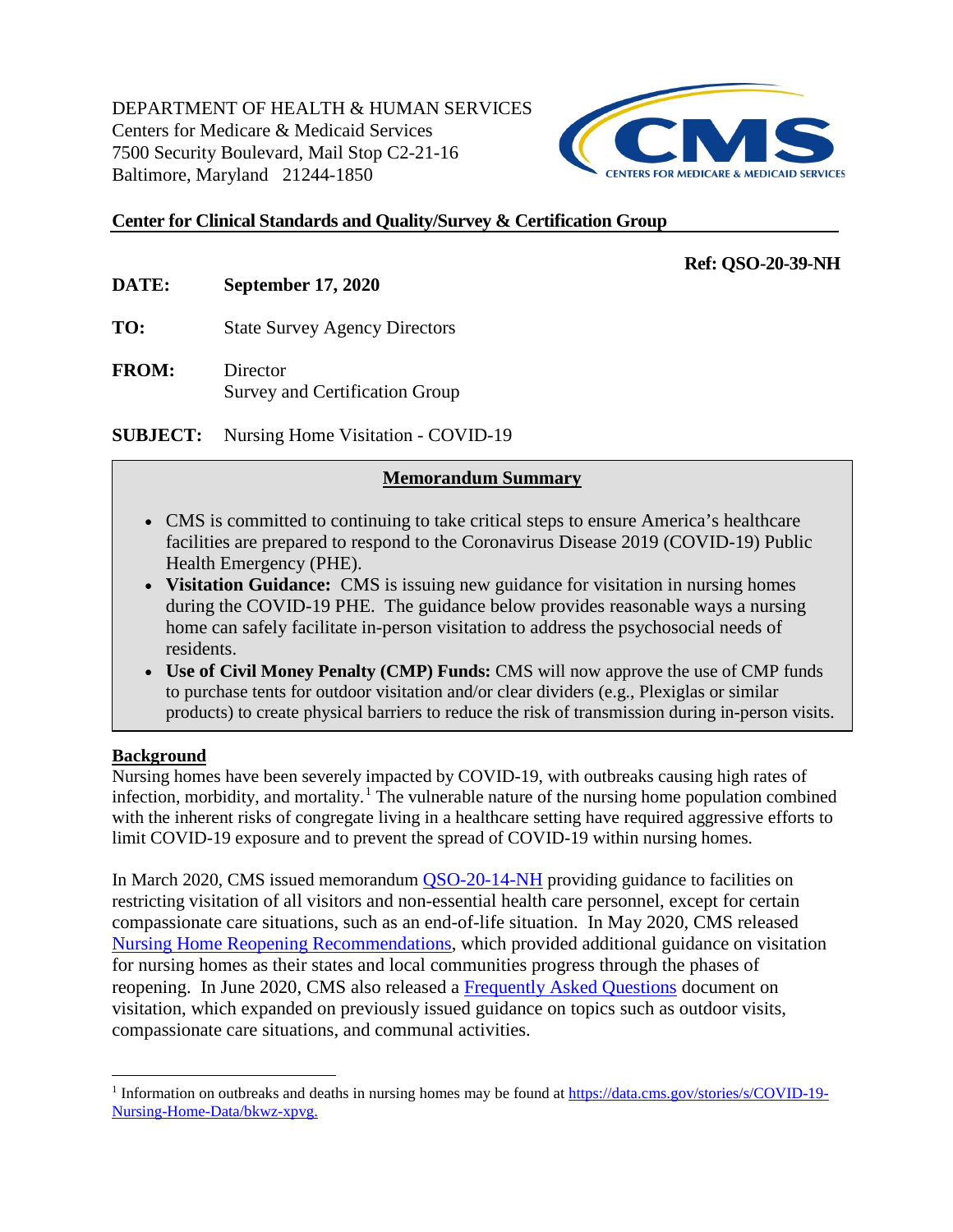While CMS guidance has focused on protecting nursing home residents from COVID-19, we recognize that physical separation from family and other loved ones has taken a physical and emotional toll on residents. Residents may feel socially isolated, leading to increased risk for depression, anxiety, and other expressions of distress. Residents living with cognitive impairment or other disabilities may find visitor restrictions and other ongoing changes related to COVID-19 confusing or upsetting. CMS understands that nursing home residents derive value from the physical, emotional, and spiritual support they receive through visitation from family and friends. In light of this, CMS is revising the guidance regarding visitation in nursing homes during the COVID-19 PHE. The information contained in this memorandum supersedes and replaces previously issued guidance and recommendations regarding visitation.

## **Guidance**

Visitation can be conducted through different means based on a facility's structure and residents' needs, such as in resident rooms, dedicated visitation spaces, outdoors, and for circumstances beyond compassionate care situations. Regardless of how visits are conducted, there are certain core principles and best practices that reduce the risk of COVID-19 transmission:

## **Core Principles of COVID-19 Infection Prevention**

- Screening of all who enter the facility for signs and symptoms of COVID-19 (e.g., temperature checks, questions or observations about signs or symptoms), and denial of entry of those with signs or symptoms
- [Hand hygiene](https://www.cdc.gov/handhygiene/pdfs/Provider-Factsheet-508.pdf) (use of alcohol-based hand rub is preferred)
- Face covering or mask (covering mouth and nose)
- Social distancing at least six feet between persons
- Instructional signage throughout the facility and proper visitor education on COVID-19 signs and symptoms, infection control precautions, other applicable facility practices (e.g., use of face covering or mask, specified entries, exits and routes to designated areas, hand hygiene)
- Cleaning and disinfecting high frequency touched surfaces in the facility often, and designated visitation areas after each visit
- Appropriate staff use of Personal Protective Equipment (PPE)
- Effective cohorting of residents (e.g., separate areas dedicated COVID-19 care)
- Resident and staff testing conducted as required at 42 CFR 483.80(h) (see [QSO-20-](https://www.cms.gov/files/document/qso-20-38-nh.pdf) [38-NH\)](https://www.cms.gov/files/document/qso-20-38-nh.pdf)

These core principles are consistent with the Centers for Disease Control and Prevention [\(CDC\)](https://www.cdc.gov/coronavirus/2019-ncov/hcp/long-term-care.html?CDC_AA_refVal=https%3A%2F%2Fwww.cdc.gov%2Fcoronavirus%2F2019-ncov%2Fhealthcare-facilities%2Fprevent-spread-in-long-term-care-facilities.html)  [guidance](https://www.cdc.gov/coronavirus/2019-ncov/hcp/long-term-care.html?CDC_AA_refVal=https%3A%2F%2Fwww.cdc.gov%2Fcoronavirus%2F2019-ncov%2Fhealthcare-facilities%2Fprevent-spread-in-long-term-care-facilities.html) for nursing homes, and should be adhered to at all times. Additionally, visitation should be person-centered, consider the residents' physical, mental, and psychosocial well-being, and support their quality of life. The risk of transmission can be further reduced through the use of physical barriers (e.g., clear Plexiglas dividers, curtains). Also, nursing homes should enable visits to be conducted with an adequate degree of privacy. Visitors who are unable to adhere to the core principles of COVID-19 infection prevention should not be permitted to visit or should be asked to leave. By following a person-centered approach and adhering to these core principles, visitation can occur safely based on the below guidance.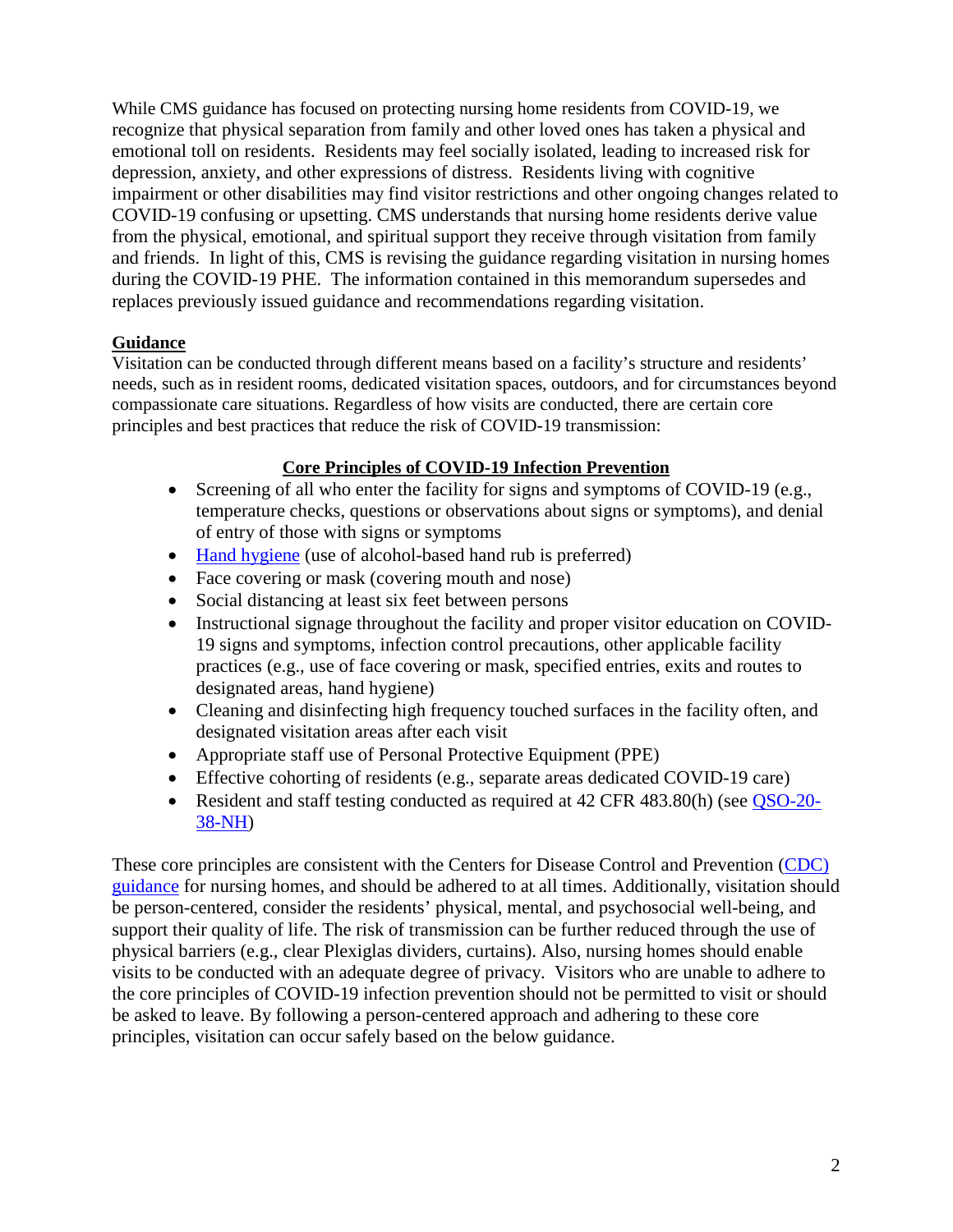## **Outdoor Visitation**

While taking a person-centered approach and adhering to the core principles of COVID-19 infection prevention, outdoor visitation is preferred and can also be conducted in a manner that reduces the risk of transmission. Outdoor visits pose a lower risk of transmission due to increased space and airflow. Therefore, all visits should be held outdoors whenever practicable. Aside from weather considerations (e.g., inclement weather, excessively hot or cold temperatures, poor air quality), an individual resident's health status (e.g., medical condition(s), COVID-19 status), or a facility's outbreak status, outdoor visitation should be facilitated routinely. Facilities should create accessible and safe outdoor spaces for visitation, such as in courtyards, patios, or parking lots, including the use of tents, if available. When conducting outdoor visitation, facilities should have a process to limit the number and size of visits occurring simultaneously to support safe infection prevention actions (e.g., maintaining social distancing). We also recommend reasonable limits on the number of individuals visiting with any one resident at the same time.

#### **Indoor Visitation**

Facilities should accommodate and support indoor visitation, including visits for reasons beyond compassionate care situations, based on the following guidelines:

- a) There has been no new [onset](https://www.cdc.gov/coronavirus/2019-ncov/hcp/duration-isolation.html) of COVID-19 cases in the last 14 days and the facility is not currently conducting [outbreak testing;](https://www.cms.gov/files/document/qso-20-38-nh.pdf)
- b) Visitors should be able to adhere to the core principles and staff should provide monitoring for those who may have difficulty adhering to core principles, such as children;
- c) Facilities should limit the number of visitors per resident at one time and limit the total number of visitors in the facility at one time (based on the size of the building and physical space). Facilities should consider scheduling visits for a specified length of time to help ensure all residents are able to receive visitors; and
- d) Facilities should limit movement in the facility. For example, visitors should not walk around different halls of the facility. Rather, they should go directly to the resident's room or designated visitation area. Visits for residents who share a room should not be conducted in the resident's room.

NOTE: For situations where there is a roommate and the health status of the resident prevents leaving the room, facilities should attempt to enable in-room visitation while adhering to the core principles of COVID-19 infection prevention.

Facilities should use the COVID-19 county positivity rate, found on the [COVID-19 Nursing](https://data.cms.gov/stories/s/COVID-19-Nursing-Home-Data/bkwz-xpvg)  [Home Data](https://data.cms.gov/stories/s/COVID-19-Nursing-Home-Data/bkwz-xpvg) site as additional information to determine how to facilitate indoor visitation:

- Low  $(<5\%)$  = Visitation should occur according to the core principles of COVID-19 infection prevention and facility policies (beyond compassionate care visits)
- Medium  $(5\% 10\%)$  = Visitation should occur according to the core principles of COVID-19 infection prevention and facility policies (beyond compassionate care visits)
- High  $(>10\%)$  = Visitation should only occur for compassionate care situations according to the core principles of COVID-19 infection prevention and facility policies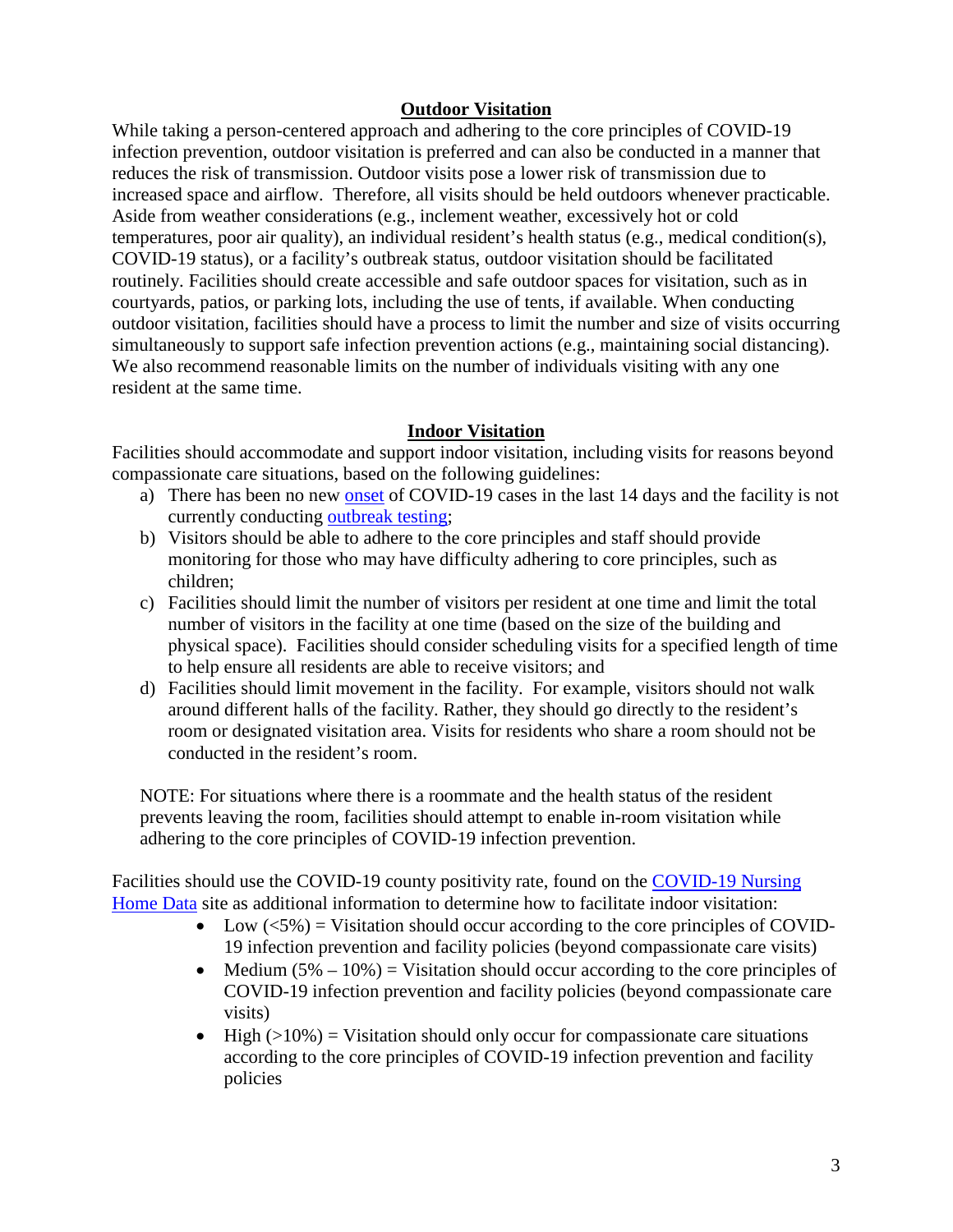Facilities may also monitor other factors to understand the level of COVID-19 risk, such as rates of COVID-19-Like Illness<sup>[2](#page-4-0)</sup> visits to the emergency department or the positivity rate of a county adjacent to the county where the nursing home is located. We note that county positivity rate does not need to be considered for outdoor visitation.

We understand that some states or facilities have designated categories of visitors, such as "essential caregivers," based on their visit history or resident designation. CMS does not distinguish between these types of visitors and other visitors. Using a person-centered approach when applying this guidance should cover all types of visitors, including those who have been categorized as "essential caregivers."

## **Visitor Testing**

While not required, we encourage facilities in medium or high-positivity counties to test visitors, if feasible. If so, facilities should prioritize visitors that visit regularly (e.g., weekly), although any visitor can be tested. Facilities may also encourage visitors to be tested on their own prior to coming to the facility (e.g., within 2–3 days) with proof of negative test results and date of test.

## **Compassionate Care Visits**

While end-of-life situations have been used as examples of compassionate care situations, the term "compassionate care situations" does not exclusively refer to end-of-life situations. Examples of other types of compassionate care situations include, but are not limited to:

- A resident, who was living with their family before recently being admitted to a nursing home, is struggling with the change in environment and lack of physical family support.
- A resident who is grieving after a friend or family member recently passed away.
- A resident who needs cueing and encouragement with eating or drinking, previously provided by family and/or caregiver(s), is experiencing weight loss or dehydration.
- A resident, who used to talk and interact with others, is experiencing emotional distress, seldom speaking, or crying more frequently (when the resident had rarely cried in the past).

Allowing a visit in these situations would be consistent with the intent of, "compassionate care situations." Also, in addition to family members, compassionate care visits can be conducted by any individual that can meet the resident's needs, such as clergy or lay persons offering religious and spiritual support. Furthermore, the above list is not an exhaustive list as there may be other compassionate care situations not included.

Lastly, at all times, visits should be conducted using social distancing; however, if during a compassionate care visit, a visitor and facility identify a way to allow for personal contact, it should only be done following all appropriate infection prevention guidelines, and for a limited amount of time. Through a person-centered approach, facilities should work with residents, families, caregivers, resident representatives, and the Ombudsman program to identify the need for compassionate care visits.

<span id="page-4-0"></span> <sup>2</sup> For information on COVID-19-Like Illness refer to [https://www.cdc.gov/coronavirus/2019-ncov/covid](https://www.cdc.gov/coronavirus/2019-ncov/covid-data/covidview/07102020/covid-like-illness.html)[data/covidview/07102020/covid-like-illness.html.](https://www.cdc.gov/coronavirus/2019-ncov/covid-data/covidview/07102020/covid-like-illness.html)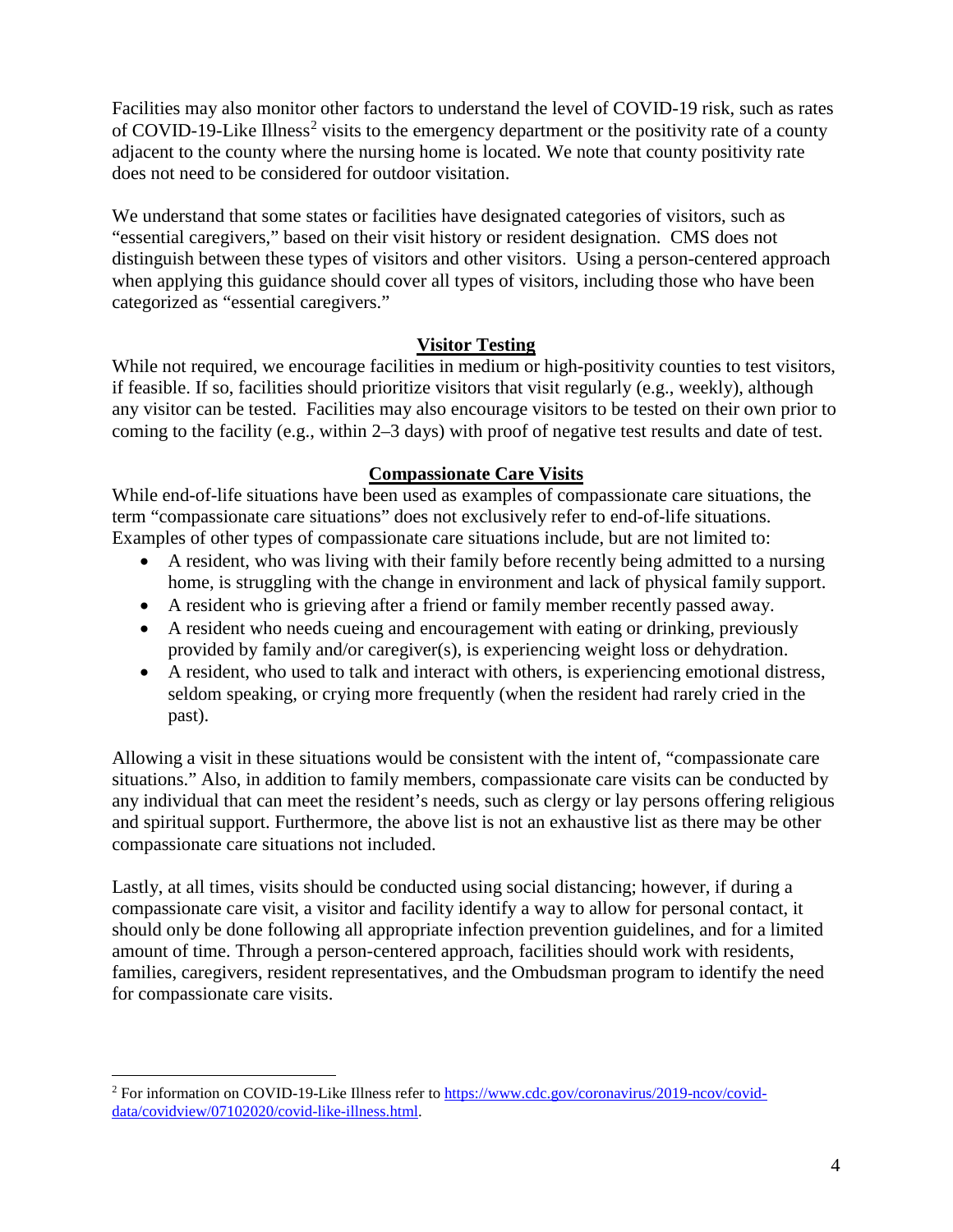#### **Required Visitation**

We believe the guidance above represents reasonable ways a nursing home can facilitate inperson visitation. Except for on-going use of virtual visits, facilities may still restrict visitation due to the [COVID-19 county positivity rate,](https://data.cms.gov/stories/s/COVID-19-Nursing-Home-Data/bkwz-xpvg) the facility's COVID-19 status, a resident's COVID-19 status, visitor symptoms, lack of adherence to proper infection control practices, or other relevant factor related to the COVID-19 PHE. However, facilities may not restrict visitation without a reasonable clinical or safety cause, consistent with  $§483.10(f)(4)(v)$ . For example, if a facility has had no COVID-19 cases in the last 14 days and its county positivity rate is low or medium, a nursing home **must** facilitate in-person visitation consistent with the regulations, which can be done by applying the guidance stated above. Failure to facilitate visitation, without adequate reason related to clinical necessity or resident safety, would constitute a potential violation of 42 CFR 483.10(f)(4), and the facility would be subject to citation and enforcement actions.

Residents who are on transmission-based precautions for COVID-19 should only receive visits that are virtual, through windows, or in-person for compassionate care situations, with adherence to transmission-based precautions. However, this restriction should be lifted once transmissionbased precautions are no longer required per [CDC guidelines,](https://www.cdc.gov/coronavirus/2019-ncov/hcp/disposition-hospitalized-patients.html) and other visits may be conducted as described above.

#### **Access to the Long-Term Care Ombudsman**

As stated in previous CMS guidance [QSO-20-28-NH \(revised\),](https://www.cms.gov/files/document/qso-20-28-nh-revised.pdf) regulations at 42 CFR  $483.10(f)(4)(i)(C)$  require that a Medicare and Medicaid certified nursing home provide representatives of the Office of the State Long-Term Care Ombudsman with immediate access to any resident. During this PHE, in-person access may be limited due to infection control concerns and/or transmission of COVID-19; however, in-person access may not be limited without reasonable cause. We note that representatives of the Office of the Ombudsman should adhere to the core principles of COVID-19 infection prevention. If in-person access is not advisable, such as the Ombudsman having signs or symptoms of COVID-19, facilities must, at a minimum, facilitate alternative resident communication with the ombudsman, such as by phone or through use of other technology. Nursing homes are also required under 42 CFR 483.10(h)(3)(ii) to allow the Ombudsman to examine the resident's medical, social, and administrative records as otherwise authorized by State law.

#### **Federal Disability Rights Laws and Protection & Advocacy (P&A) Programs**

Section  $\overline{483.10(f)(4)(i)}$  and (F) requires the facility to allow immediate access to a resident by any representative of the protection and advocacy systems, as designated by the state, and as established under the Developmental Disabilities Assistance and Bill of Rights Act of 2000 (DD Act), and of the agency responsible for the protection and advocacy system for individuals with a mental disorder (established under the Protection and Advocacy for Mentally Ill Individuals Act of 2000). P&A programs authorized under the DD Act protect the rights of individuals with developmental and other disabilities and are authorized to "investigate incidents of abuse and neglect of individuals with developmental disabilities if the incidents are reported or if there is probably cause to believe the incidents occurred." 42 U.S.C. § 15043(a)(2)(B). Under its federal authorities, representatives of P&A programs are permitted access to all facility residents, which includes "the opportunity to meet and communicate privately with such individuals regularly,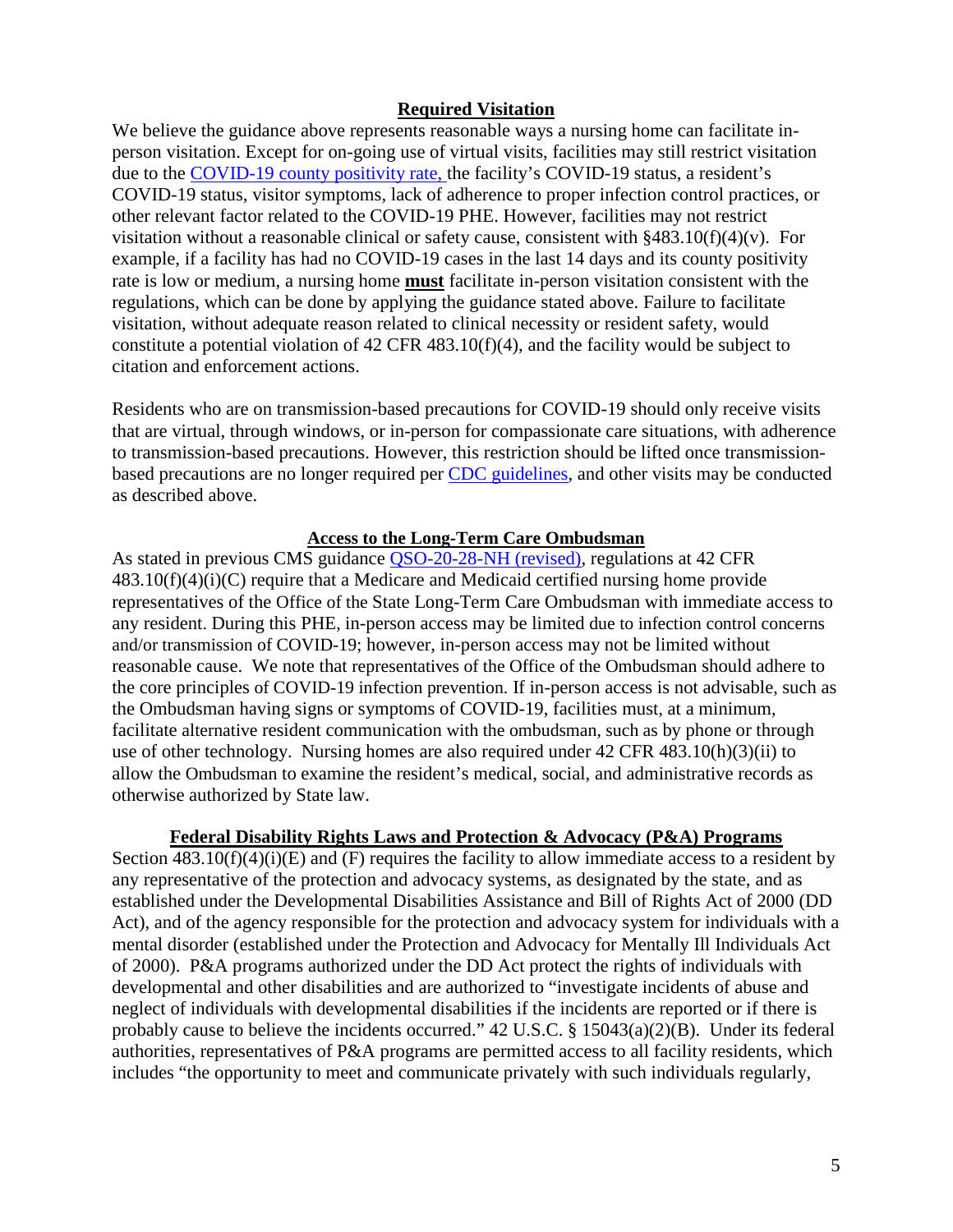both formally and informally, by telephone, mail and in person." 42 CFR 51.42(c); 45 CFR 1326.27.

Additionally, each facility must comply with federal disability rights laws such as Section 504 of the Rehabilitation Act and the Americans with Disabilities Act (ADA). For example, if a resident requires assistance to ensure effective communication (e.g., a qualified interpreter or someone to facilitate communication) and the assistance is not available by onsite staff or effective communication cannot be provided without such entry (e.g., video remote interpreting), the facility must allow the individual entry into the nursing home to interpret or facilitate, with some exceptions. This would not preclude nursing homes from imposing legitimate safety measures that are necessary for safe operations, such as requiring such individuals to adhere to the core principles of COVID-19 infection prevention.

## **Entry of Health Care Workers and Other Providers of Services**

Health care workers who are not employees of the facility but provide direct care to the facility's residents, such as hospice workers, Emergency Medical Services (EMS) personnel, dialysis technicians, laboratory technicians, radiology technicians, social workers, clergy etc., must be permitted to come into the facility as long as they are not subject to a work exclusion due to an exposure to COVID-19 or show signs or symptoms of COVID-19 after being screened. We note that EMS personnel do not need to be screened so they can attend to an emergency without delay. We remind facilities that all staff, including individuals providing services under arrangement as well as volunteers, should adhere to the core principles of COVID-19 infection prevention and must comply with [COVID-19 testing requirements.](https://www.cms.gov/files/document/qso-20-38-nh.pdf)

# **Communal Activities and Dining**

While adhering to the core principles of COVID-19 infection prevention, communal activities and dining may occur. Residents may eat in the same room with social distancing (e.g., limited number of people at each table and with at least six feet between each person). Facilities should consider additional limitations based on status of COVID-19 infections in the facility. Additionally, group activities may also be facilitated (for residents who have fully recovered from COVID-19, and for those not in isolation for observation, or with suspected or confirmed COVID-19 status) with social distancing among residents, appropriate hand hygiene, and use of a face covering. Facilities may be able to offer a variety of activities while also taking necessary precautions. For example, book clubs, crafts, movies, exercise, and bingo are all activities that can be facilitated with alterations to adhere to the guidelines for preventing transmission.

## **Survey Considerations**

- For concerns related to resident communication with and access to persons and services inside and outside the facility, surveyors should investigate for non-compliance at 42 CFR 483.10(b), F550.
- For concerns related to a facility limiting visitors without a reasonable clinical and safety cause, surveyors should investigate for non-compliance at 42 CFR 483.10(f)(4), F563.
- For concerns related to ombudsman access to the resident and the resident's medical record, surveyors should investigate for non-compliance at  $42$  CFR  $483.10(f)(4)(i)(C)$ , F562 and 483.10(h)(3)(ii), F583.
- For concerns related to lack of adherence to infection control practices, surveyors should investigate for non-compliance at 42 CFR 483.80(a), F880.